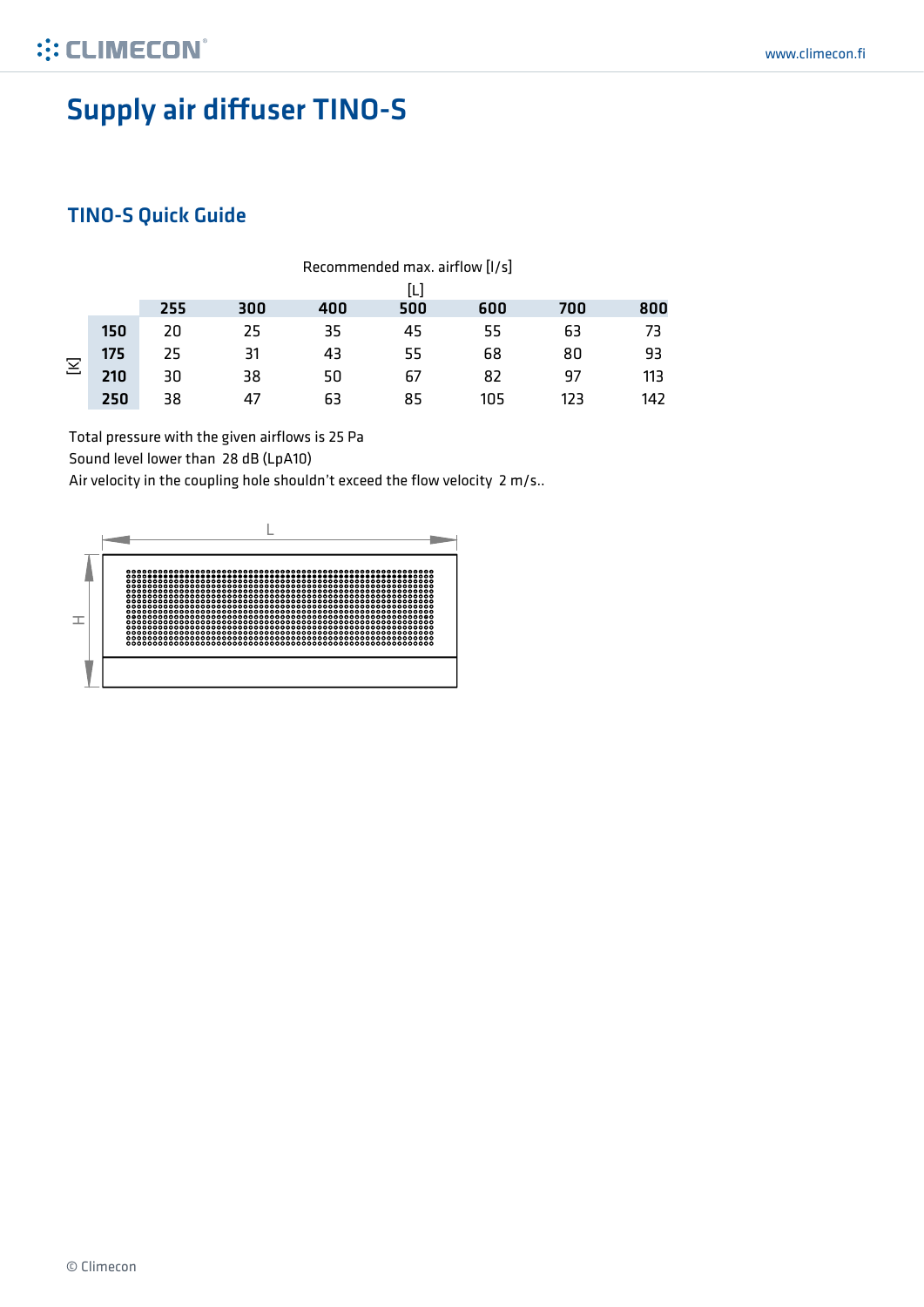# Supply air diffuser TINO-S

#### TINO-S Dimension



| $L$ [mm] | H[mm]                    | S[mm]                | $A$ [mm] | $B$ [mm]                 |
|----------|--------------------------|----------------------|----------|--------------------------|
| 255      | 150<br>175<br>210<br>250 | 42<br>50<br>62<br>77 | 155      | 100<br>125<br>150<br>200 |
| 300      | 150<br>175<br>210<br>250 | 42<br>50<br>62<br>77 | 200      | 100<br>125<br>150<br>200 |
| 400      | 150<br>175<br>210<br>250 | 42<br>50<br>62<br>77 | 300      | 100<br>125<br>150<br>200 |
| 500      | 150<br>175<br>210<br>250 | 42<br>50<br>62<br>77 | 400      | 100<br>125<br>150<br>200 |
| 600      | 150<br>175<br>210<br>250 | 42<br>50<br>62<br>77 | 500      | 100<br>125<br>150<br>200 |
| 700      | 150<br>175<br>210<br>250 | 42<br>50<br>62<br>77 | 600      | 100<br>125<br>150<br>200 |
| 800      | 150<br>175<br>210<br>250 | 42<br>50<br>62<br>77 | 700      | 100<br>125<br>150<br>200 |

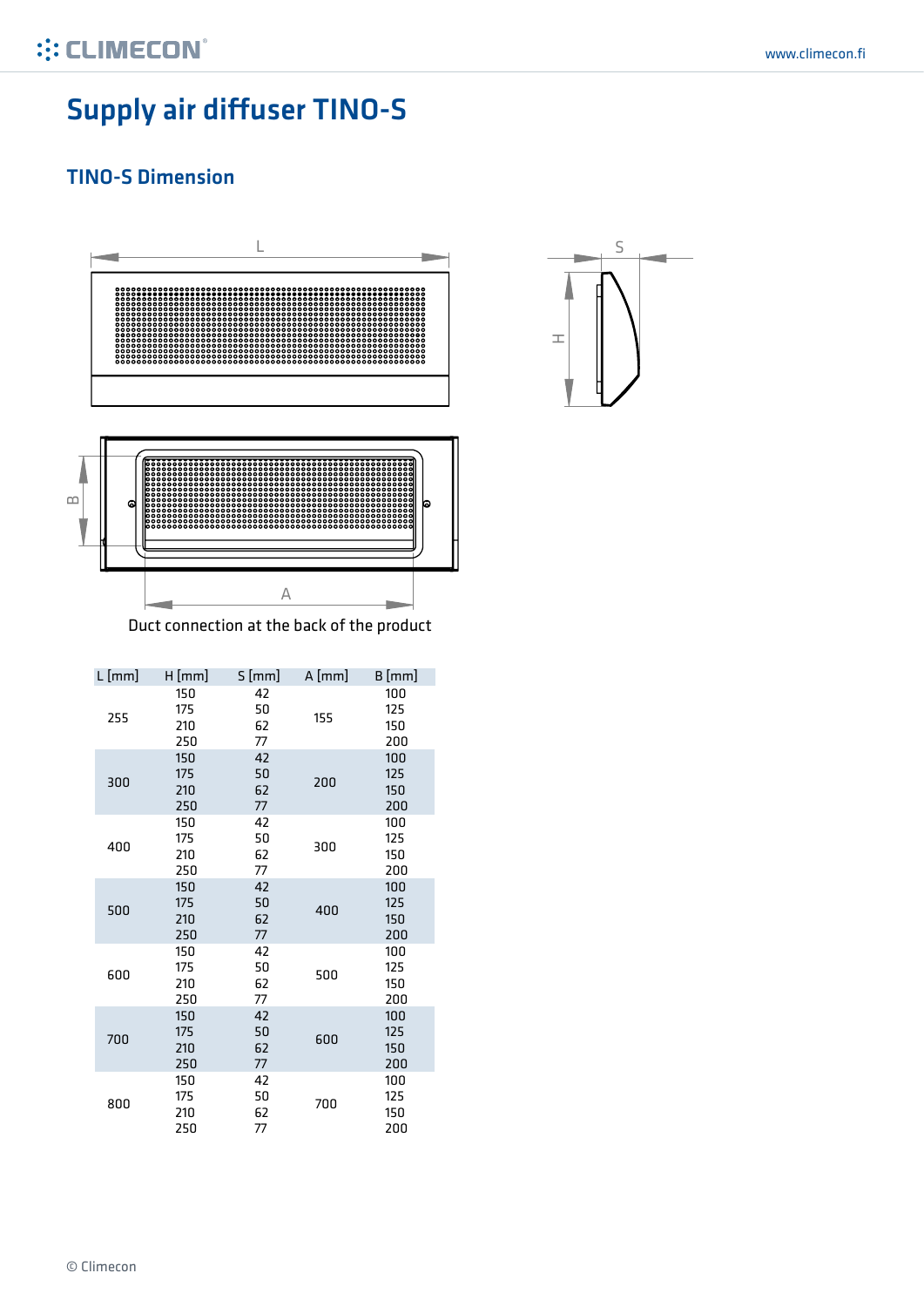## Supply air diffuser TINO-S

#### TINO-S Throw patterns



# TINO-S Throw lenght (L<sub>0,2m</sub>), height of the product 150 mm



### TINO-S Throw lenght (L<sub>0,2m</sub>), height of the product 175 mm